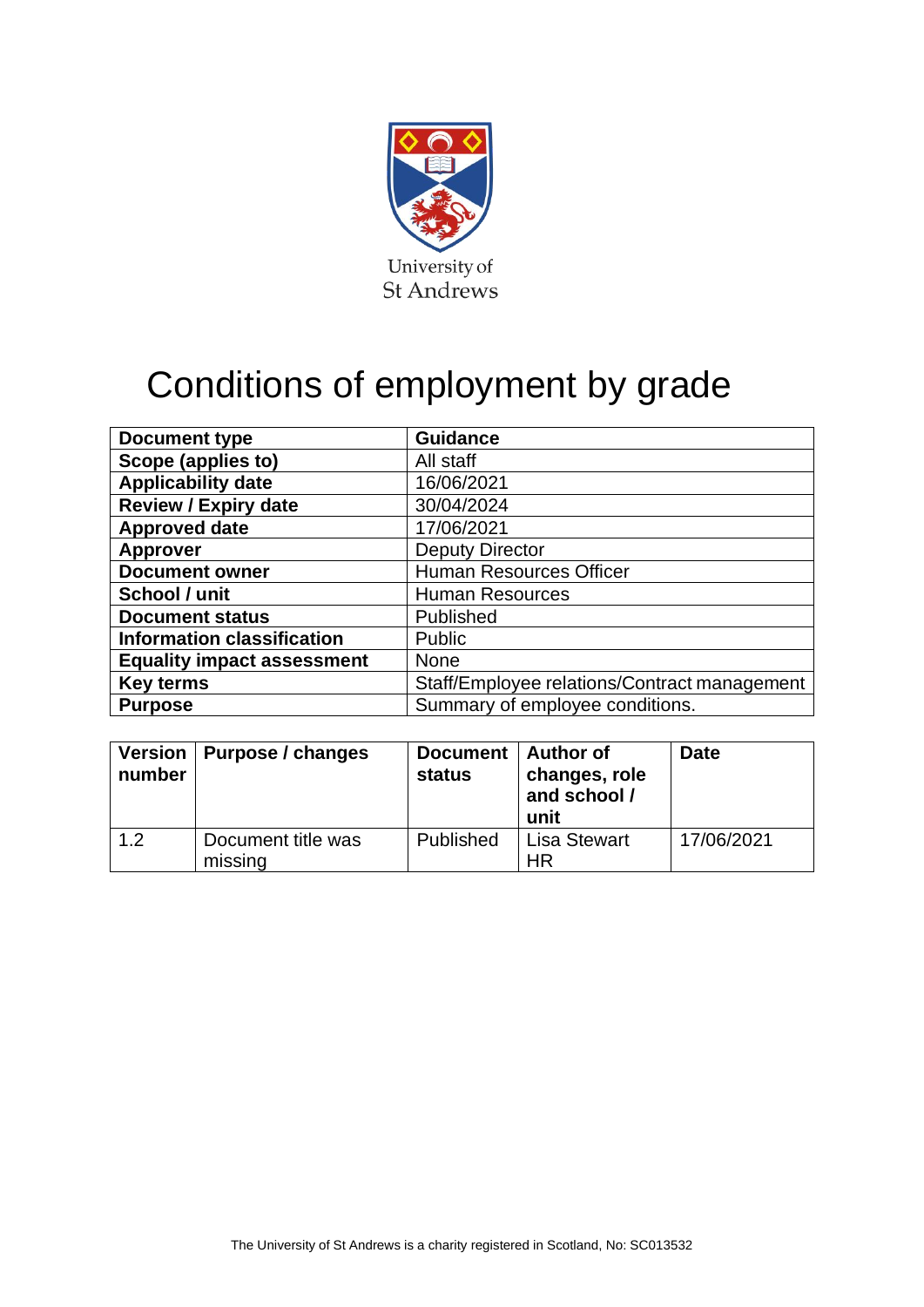| Grade | Annual       | Overtime       | Probation | <b>Notice</b> | Termination | Pension    | Hrs       |
|-------|--------------|----------------|-----------|---------------|-------------|------------|-----------|
|       | Leave        |                |           | Period        | Period      | Scheme     |           |
|       |              |                |           |               |             |            |           |
|       | $39(34+5)$   |                | 15 months | 3 months**    | 3 months    | <b>USS</b> | 36.25†    |
|       |              |                |           |               |             |            |           |
|       |              |                |           |               |             |            |           |
|       |              | $1.5$ (x hrs)* |           | month         | 1 month     |            | $36.25 +$ |
|       |              |                |           |               |             | S&LAS      | 36.25     |
|       | $35(30+5)$ # |                | 6 months  |               |             |            | 36.25     |
|       |              |                |           |               |             |            | 36.25     |
|       |              |                | 3 months  |               |             |            | 36.25     |
|       |              |                |           |               |             |            |           |

## **# Annual leave entitlement for Grades 1 – 4:**

- Initial entitlement: **35 days** (30 days + 5 statutory days)
- Increasing after 4 years continuous service to **37 days** (32 + 5)
- Increasing after 6 years continuous service to **39 days** (34 + 5)
- **\*** Staff in Grades 1 to 6 will receive payment for overtime at an enhanced rate of 1.5 x hours work or will receive time-off in lieu (method of reimbursement to be agreed with line manager)
- **\*\*** Notice period for executive members of the Office of the Principal is 6 months
- † Harmonisation of hours (to 36.25 hours per week for full time employees) was implemented on 1 August 2005 and now applies to all University employees with precise hours stated in their contracts. Full academics, and those contract research and other related academic staff who do not have hours of work or annual leave defined in their contracts will be advised that *colleagues in their Grade have the following condition: "The employee will be expected to work such hours and such days as are required for the proper discharge of duties, but the working week will normally be 36.25 hours per week; and the annual leave entitlement shall be 39 days in each leave year."*